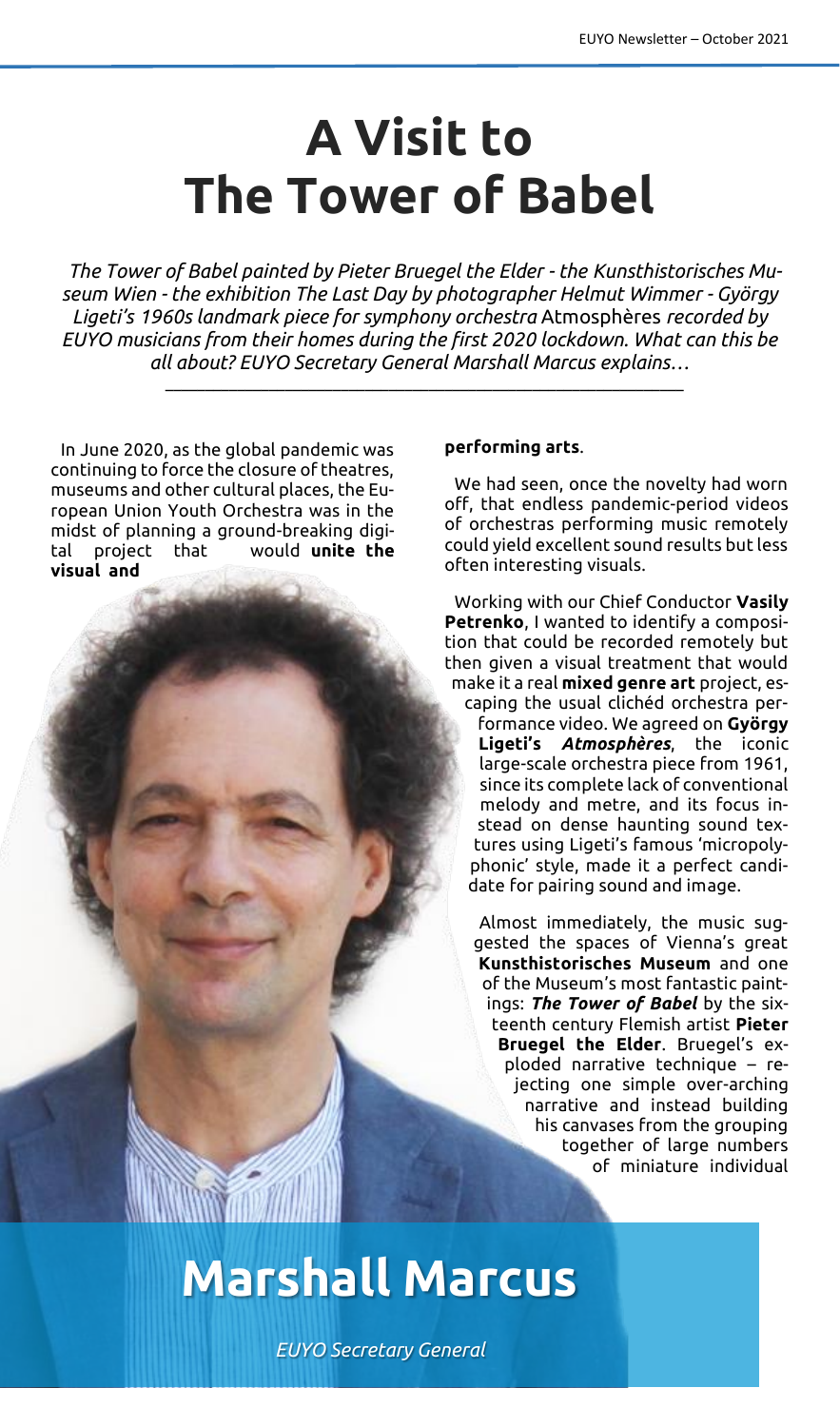scenes, almost microscopic in intent, seemed a perfect foil for Ligeti's intense micropolyphony.

The scene was set for Vasily Petrenko, the EUYO's tutors and our valiant projects team to supervise and organise online re-

> hearsing and recording of the 88 EUYO musicians individually from their own living rooms, involving more than 100 people residing in 30 countries.

The digital team, led by EUYO alumnus **Andrew McCoy**, then put the individual tracks together remotely, and I layered the final recording onto a careful, almost obsessively choregraphed, film script, which was then filmed in situ in the Kunsthistorisches Museum by **Niki Lappas** of Clipfabrik. The resultant 9'

> short film takes the audience through